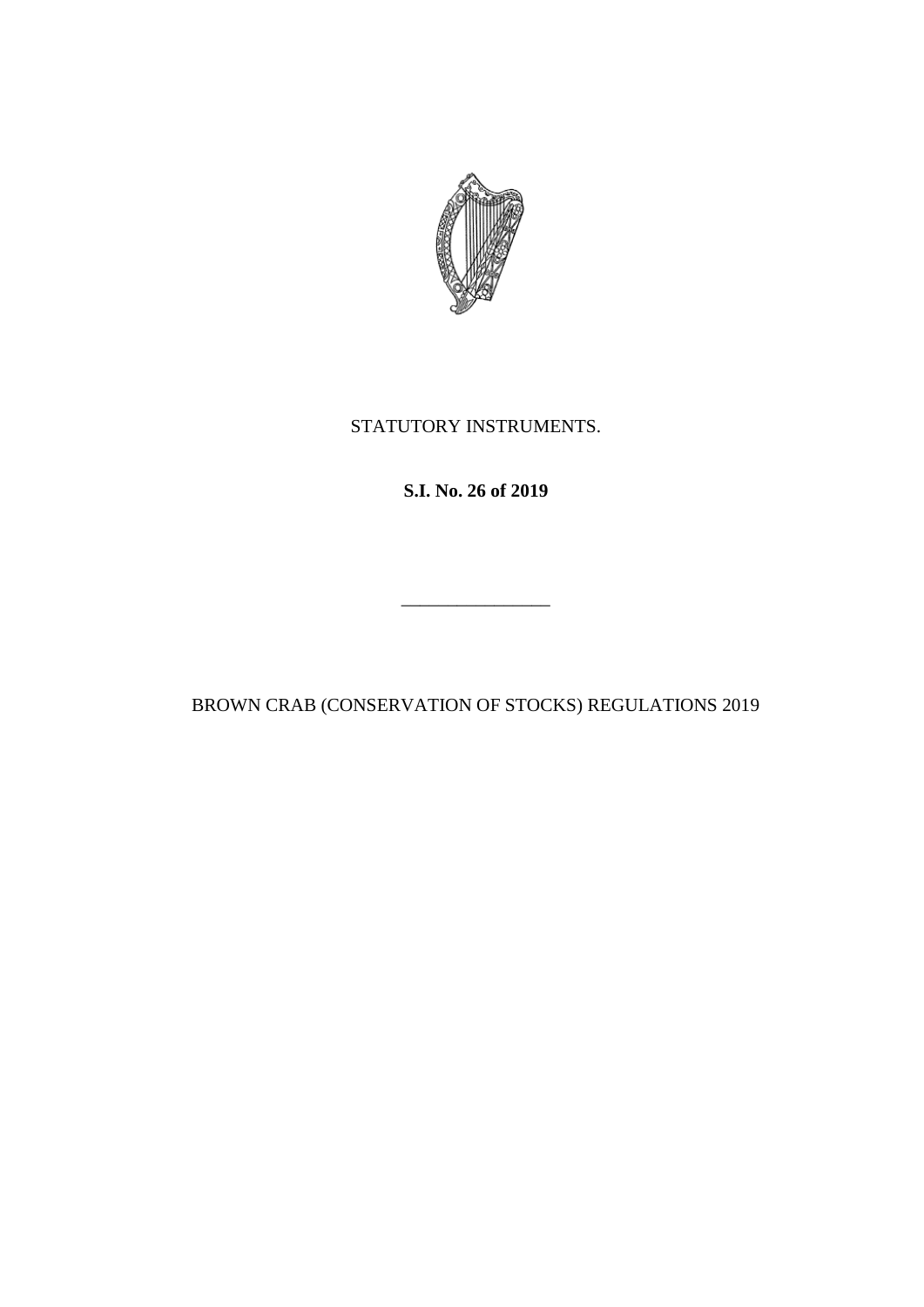### **S.I. No. 26 of 2019**

#### **Brown Crab (Conservation of Stocks) Regulations 2019**

I, MICHAEL CREED, Minister for Agriculture, Food and the Marine, in exercise of the powers conferred on me by sections 3 and 15 of the Sea-Fisheries and Maritime Jurisdiction Act 2006 (No. 8 of 2006) and of the Sea-Fisheries, Foreshore and Dumping at Sea (Transfer of Departmental Administration and Ministerial Functions) Order 2007 (S.I. No. 707 of 2007) (as adapted by the Agriculture, Fisheries and Food (Alteration of Name of Department and Title of Minister) Order 2011 (S.I. No. 455 of 2011)), hereby make the following regulations:

- 1. (1) These Regulations may be cited as the Brown Crab (Conservation of Stocks) Regulations 2019.
	- (2) These Regulations come into operation on 1 March 2019.
- 2. In these Regulations –

"brown crab" means *Cancer pagurus*;

"sell" includes offer, expose or keep for sale, invite an offer to buy, or distribute for reward;

"specified zone" means ICES Areas VI and VII of the specified area.

- 3. These Regulations apply to brown crab with a shell length of less than 140 millimetres, measured as the maximum width of a carapace measured perpendicular to the anteroposterior midline of the carapace, taken by an Irish seafishing boat within the specified zone.
- 4. (1) The master or person in charge of an Irish sea-fishing boat shall not cause or permit a brown crab to which these Regulations apply to be retained on board the sea-fishing boat.

(2) The master or person in charge of an Irish sea-fishing boat shall not cause or permit any person on board to retain a brown crab to which these Regulations apply on board the sea-fishing boat.

- 5. The master or person in charge of an Irish sea-fishing boat shall not cause or permit the boat to be used for the landing or transhipment of a brown crab to which these Regulations apply.
- 6. The master or person in charge of an Irish sea-fishing boat shall cause a brown crab to which these Regulations apply, taken by the Irish sea-fishing boat, to be carefully handled and returned alive to the sea without delay.

*Notice of the making of this Statutory Instrument was published in "Iris Oifigúil" of* 5*th February,* 2019.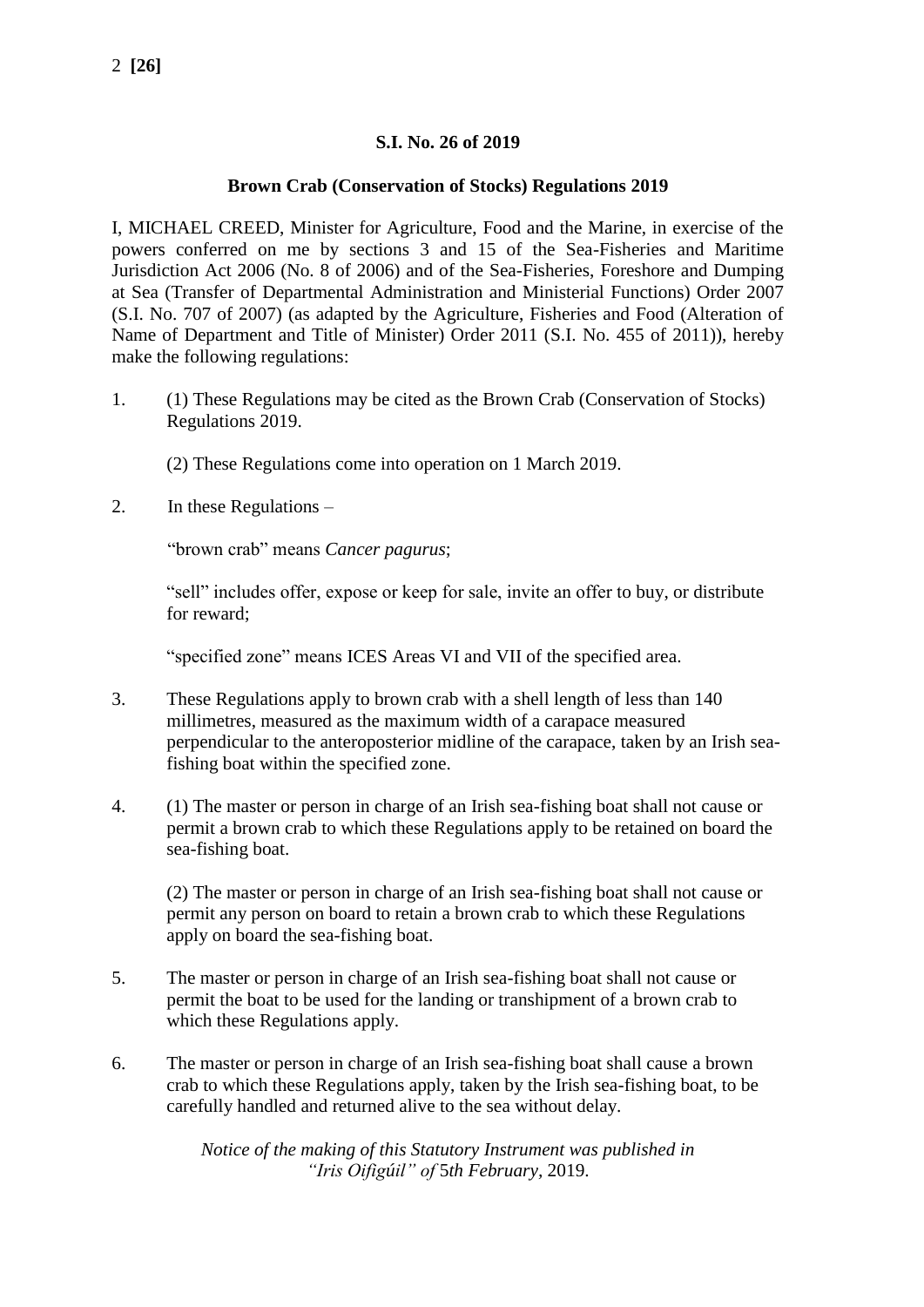7. A person shall not buy, handle, tranship, transport, land, process, store or sell a brown crab taken by an Irish sea-fishing boat to which these Regulations apply.



GIVEN under my Official Seal, 1 February 2019

> Michael Creed, Minister for Agriculture, Food and the Marine..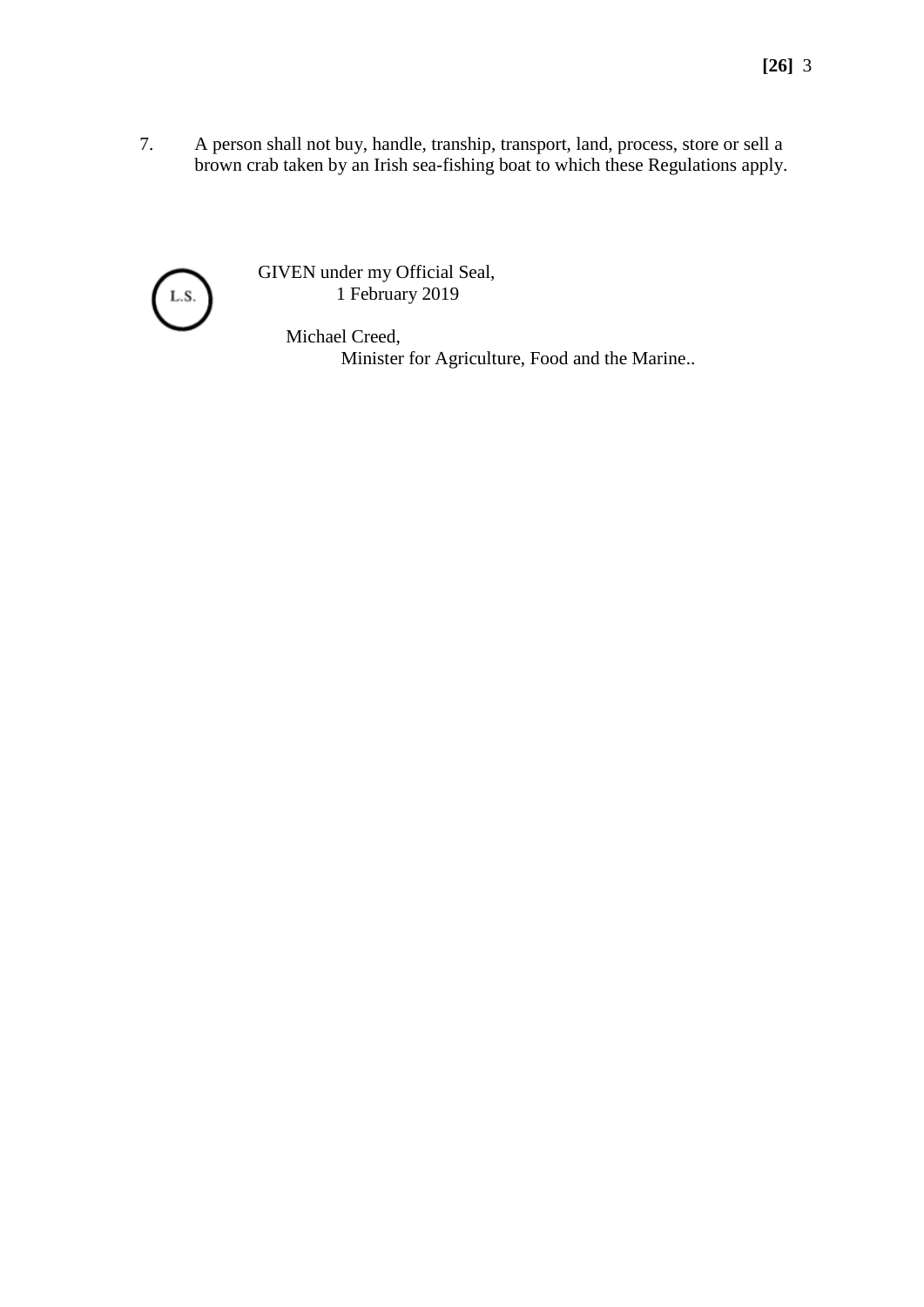### **EXPLANATORY NOTE**

*(This note is not part of the Instrument and does not purport to be a legal interpretation.)*

The effect of these Regulations is to increase to 140 millimetres the Minimum Conservation Reference Size for brown crabs taken by Irish sea-fishing boats in ICES Areas VI and VII.